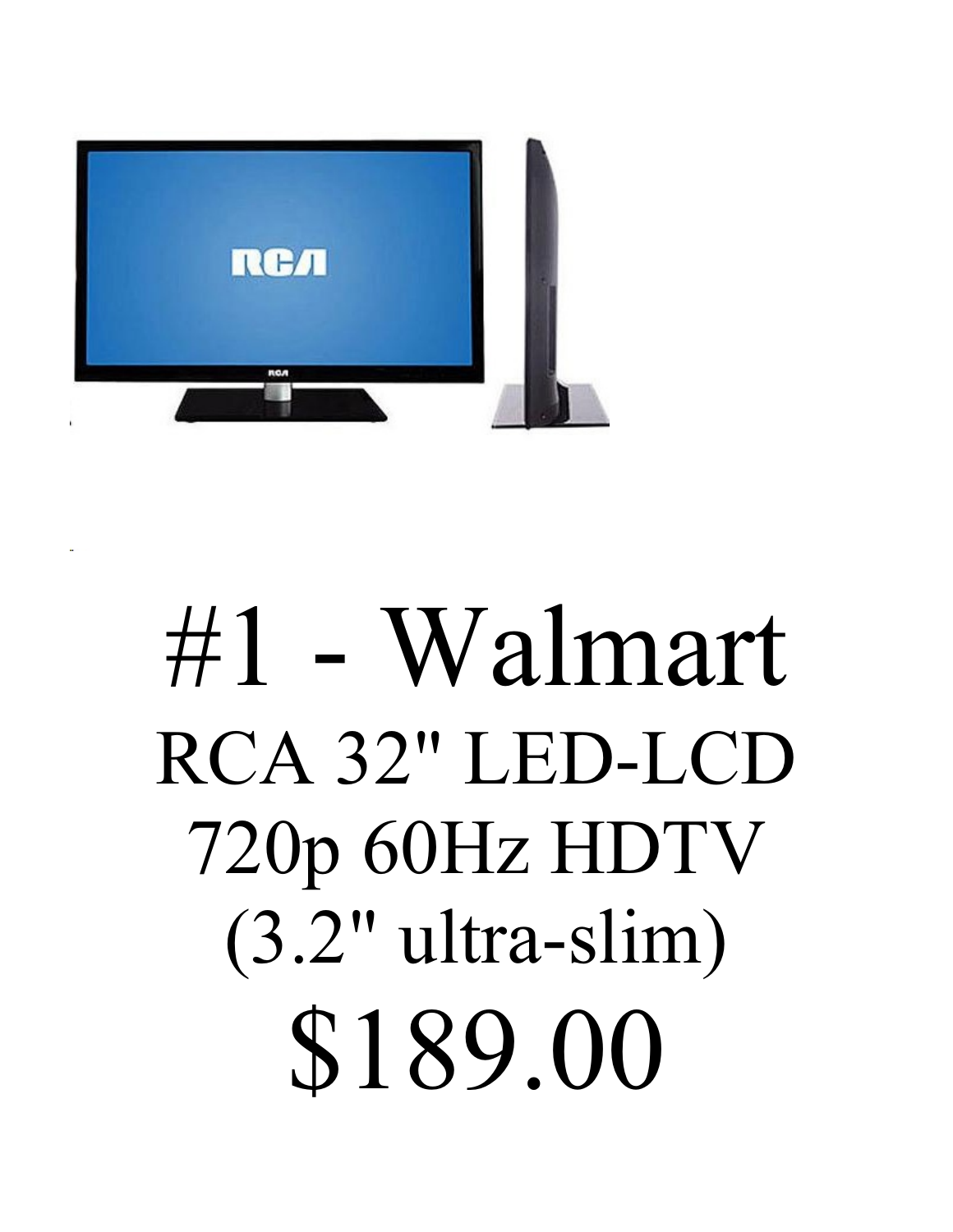- 31.5" diagonal screen size - HDMI Inputs: 2 - wall mountable - 1366 x 768 resolution - true 16:9 aspect ratio - wide viewing angles - see a clear picture from anywhere in the room - built-in digital tuner - remote included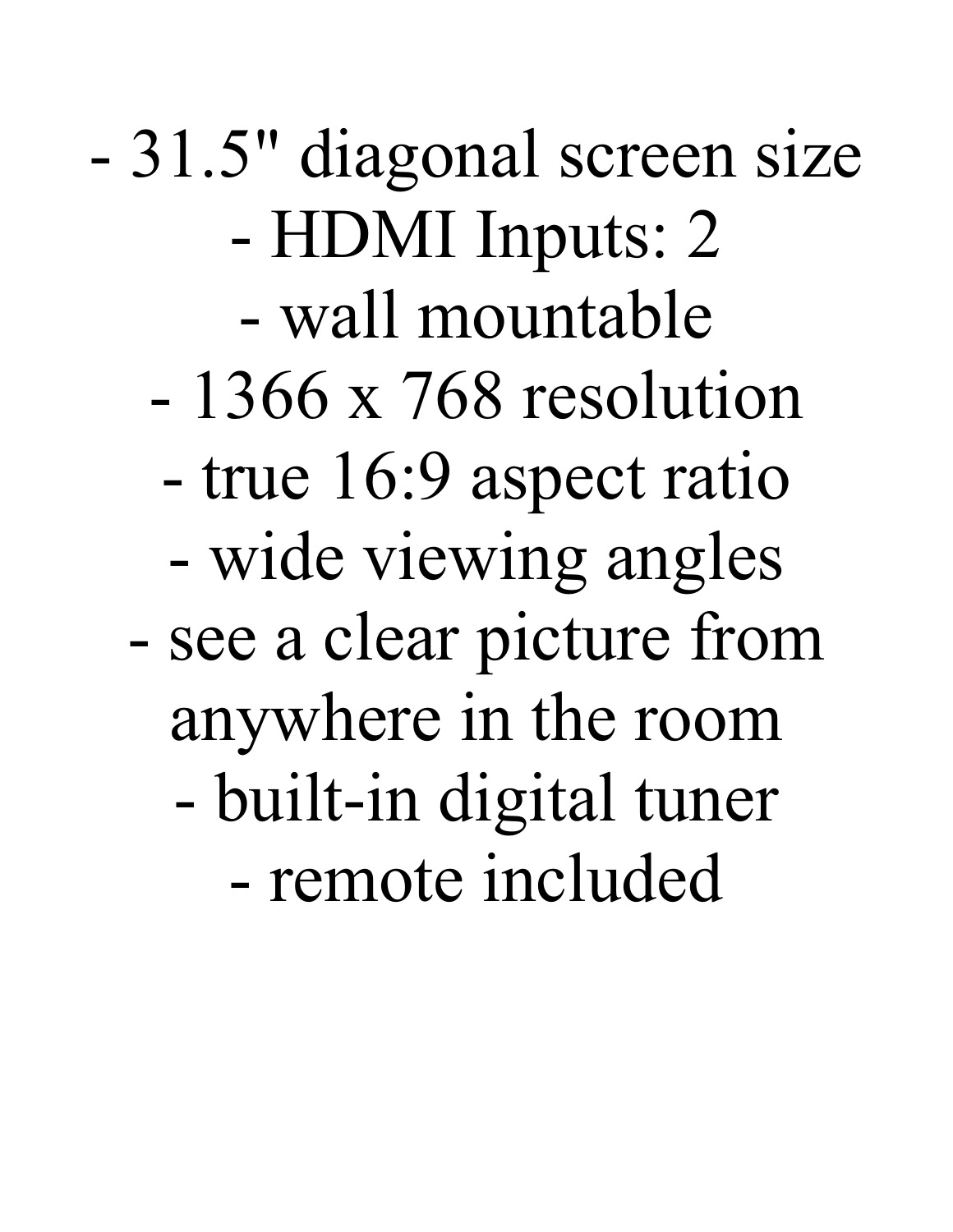

## #2 - Best Buy Toshiba - 32" LED-LCD 720p 60 Hz HDTV \$ 336.99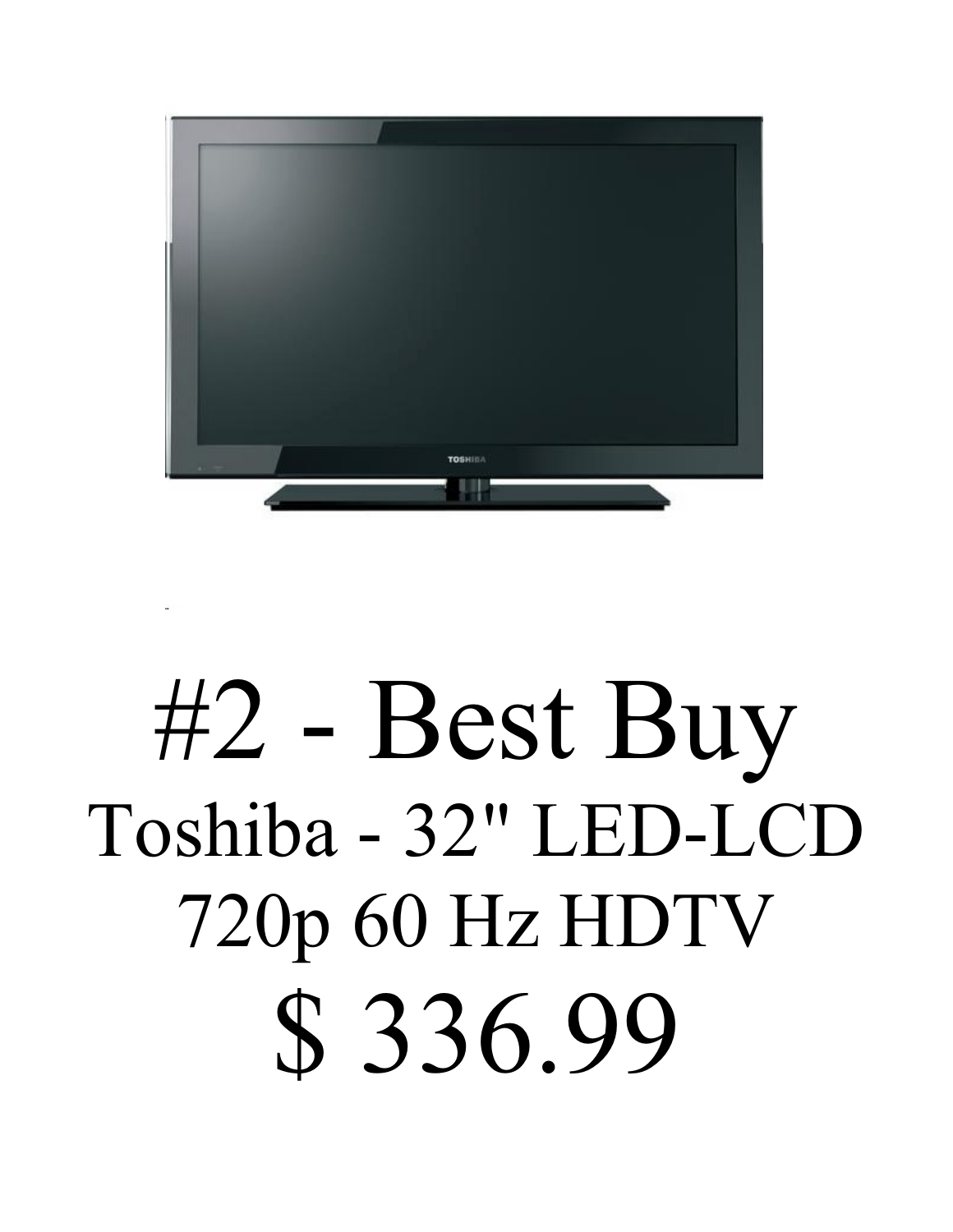- 32" diagonal size screen - HDMI Inputs: 4 - 1366 x 768 resolution - true 16:9 aspect ratio - built-in digital tuner - remote included - ambient lighting - channel labeling - sleep timer - limited 1 year warranty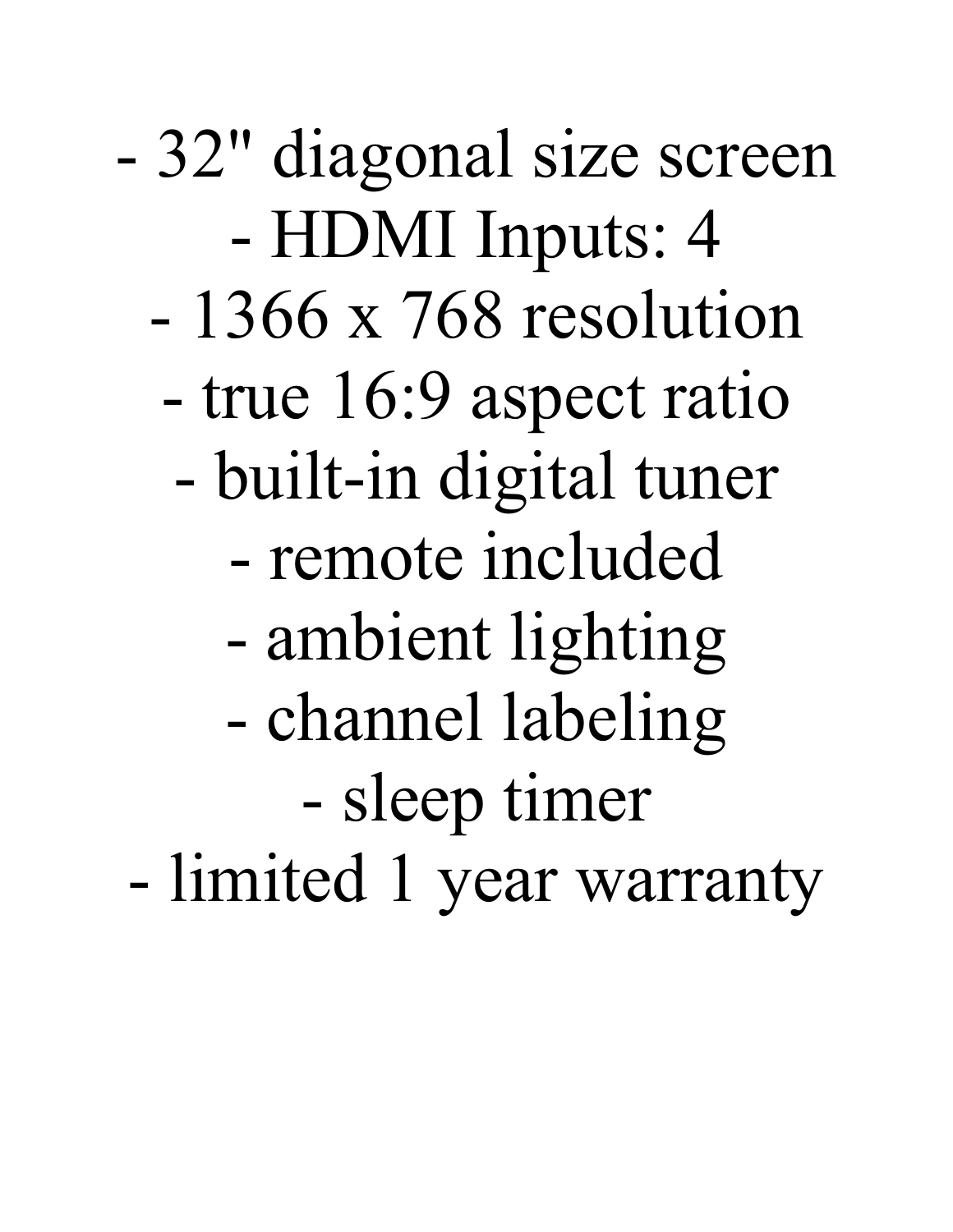#### 32" 120Hz 1080p 3x HDMI



## #3 - Costco Vizio 32" 1080p 120 Hz Smart LED HDTV \$289.99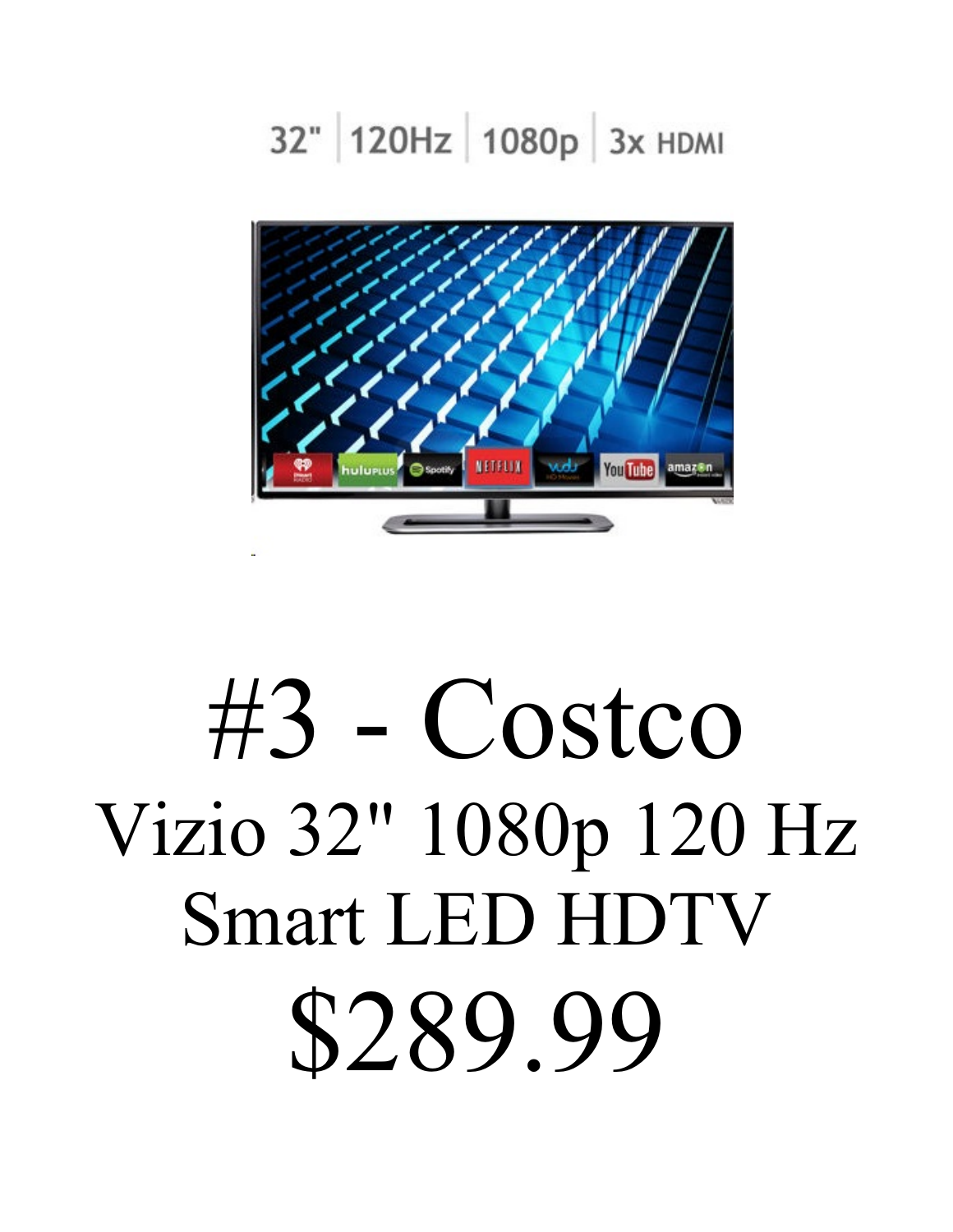- 31.5" diagonal screen size - HDMI Inputs: 3 - 1 USB Port - true 16:9 aspect ratio - Wi-Fi Enabled - remote included - ambient light sensor - Energy Star 6.0 - Smart TV Apps: Netflix, Amazon Instant Video, Spotify, IheartRadio, VUDU, Hulu Plus, YouTube, - Dolby Digital Sound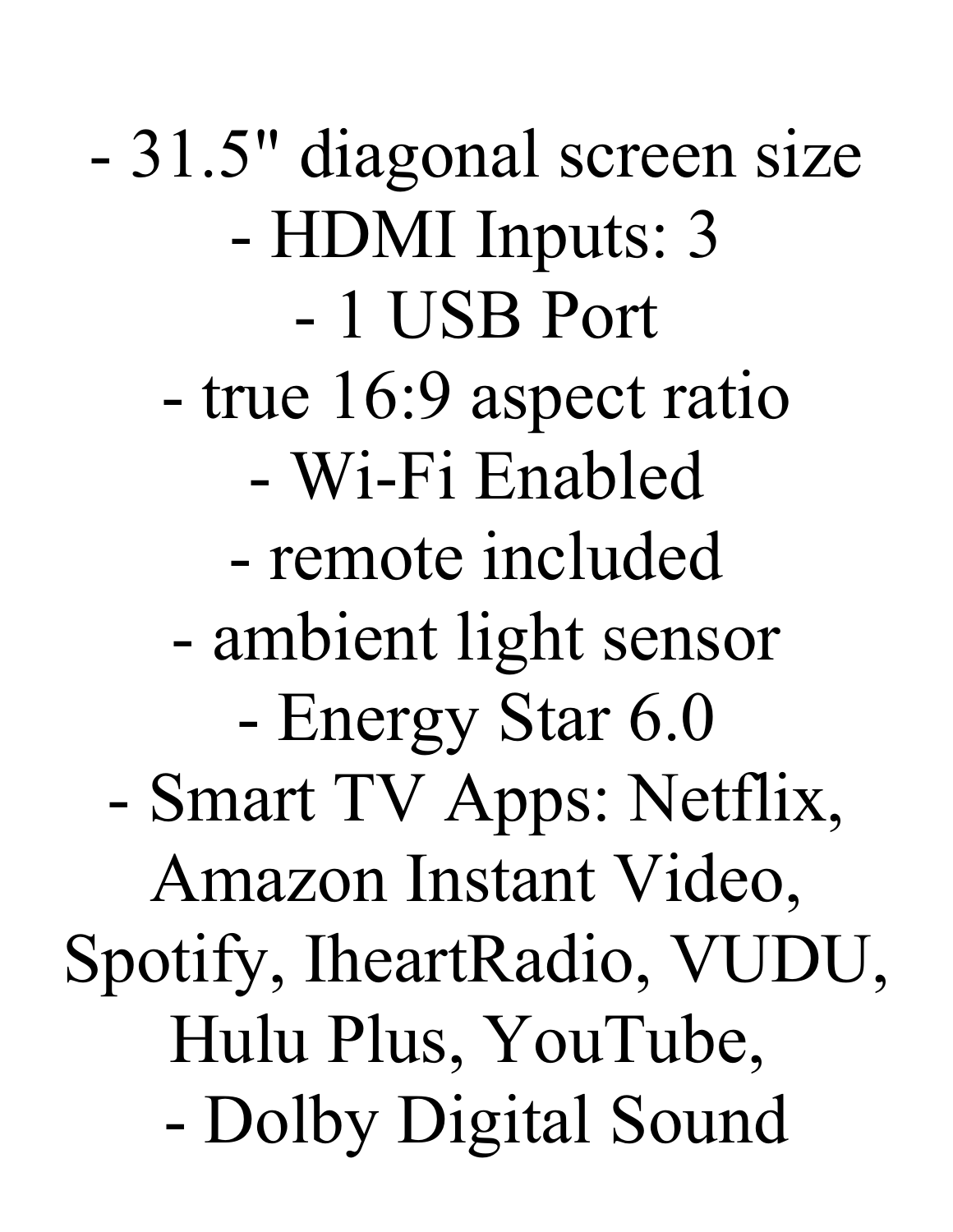

# #4 - Overstock.com TLS 32" 720p 60 Hz LED-LCD TV HDTV \$ 199.13 (Free shipping)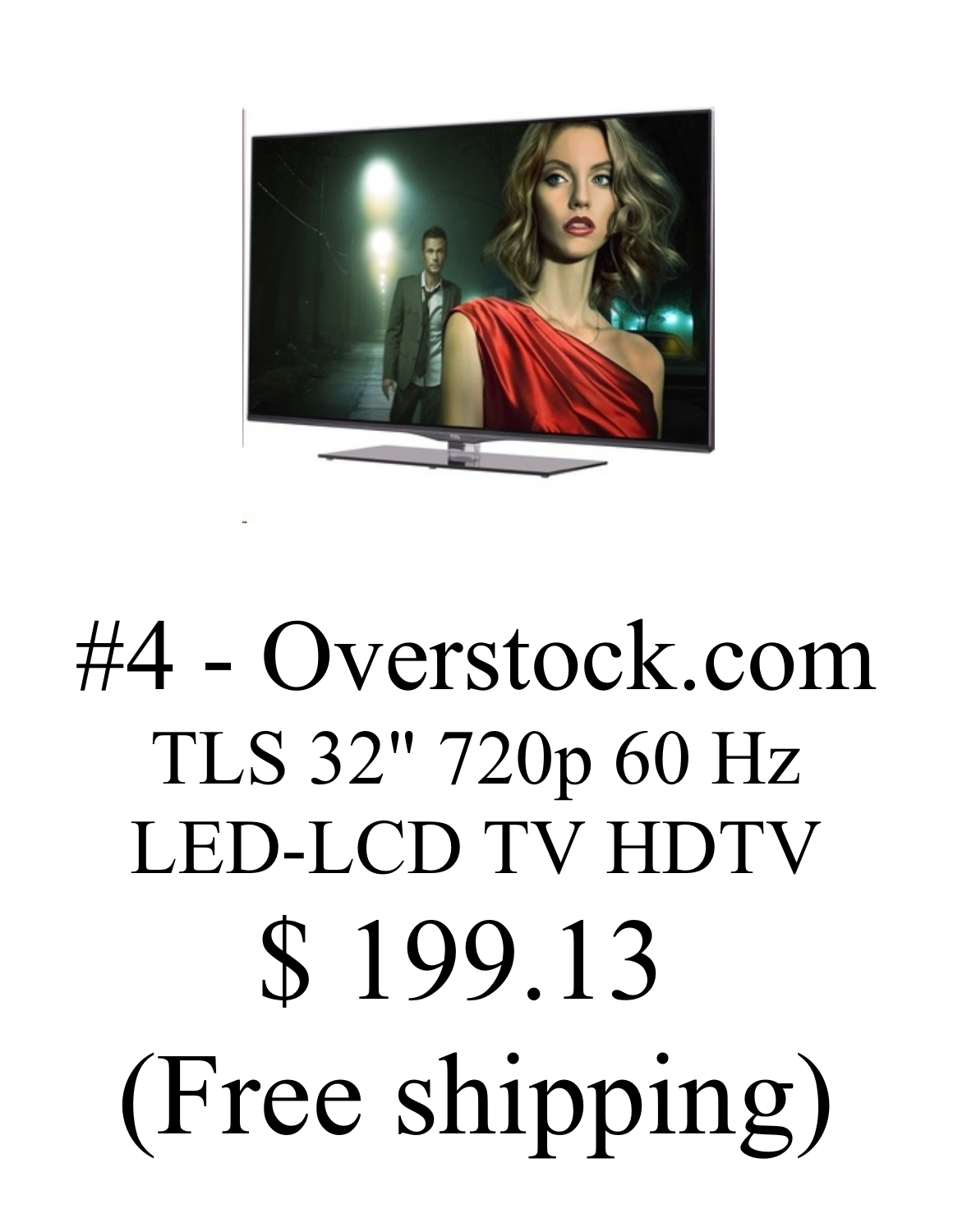- 32" screen size - HDMI Inputs: 3 - 1366 x 768 resolution - true 16:9 aspect ratio - 1 USB Port - built-in digital tuner - remote included - Dolby Digital Sound - Energy Star 6.0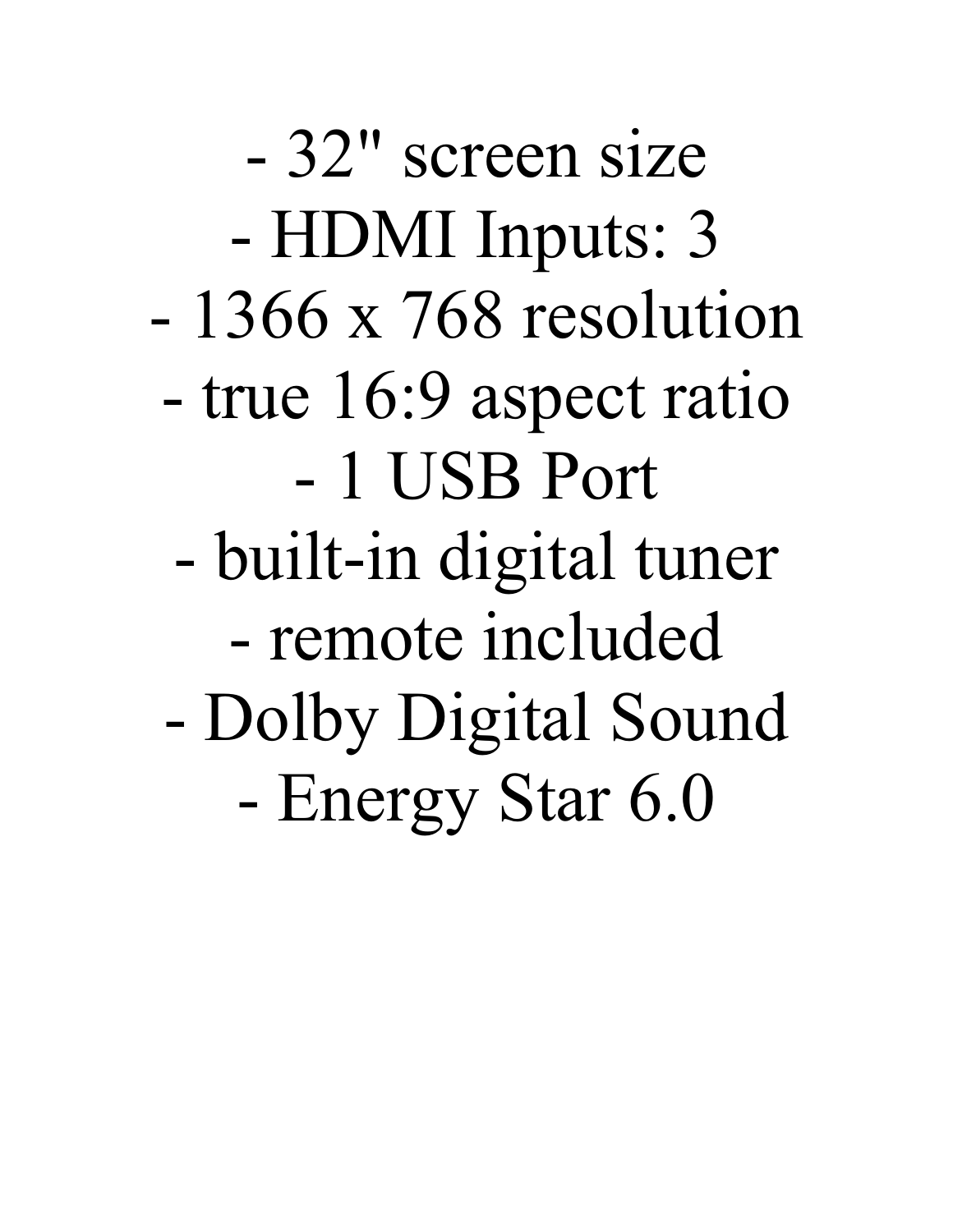# Class 6 Televisions

Jory would like to purchase a TV for his bedroom. He wants to be able to connect to cable box, as well as a DVD player and his game box. He would like a really clear image for gaming. He has budgeted \$300 for the purchase. What should he purchase?